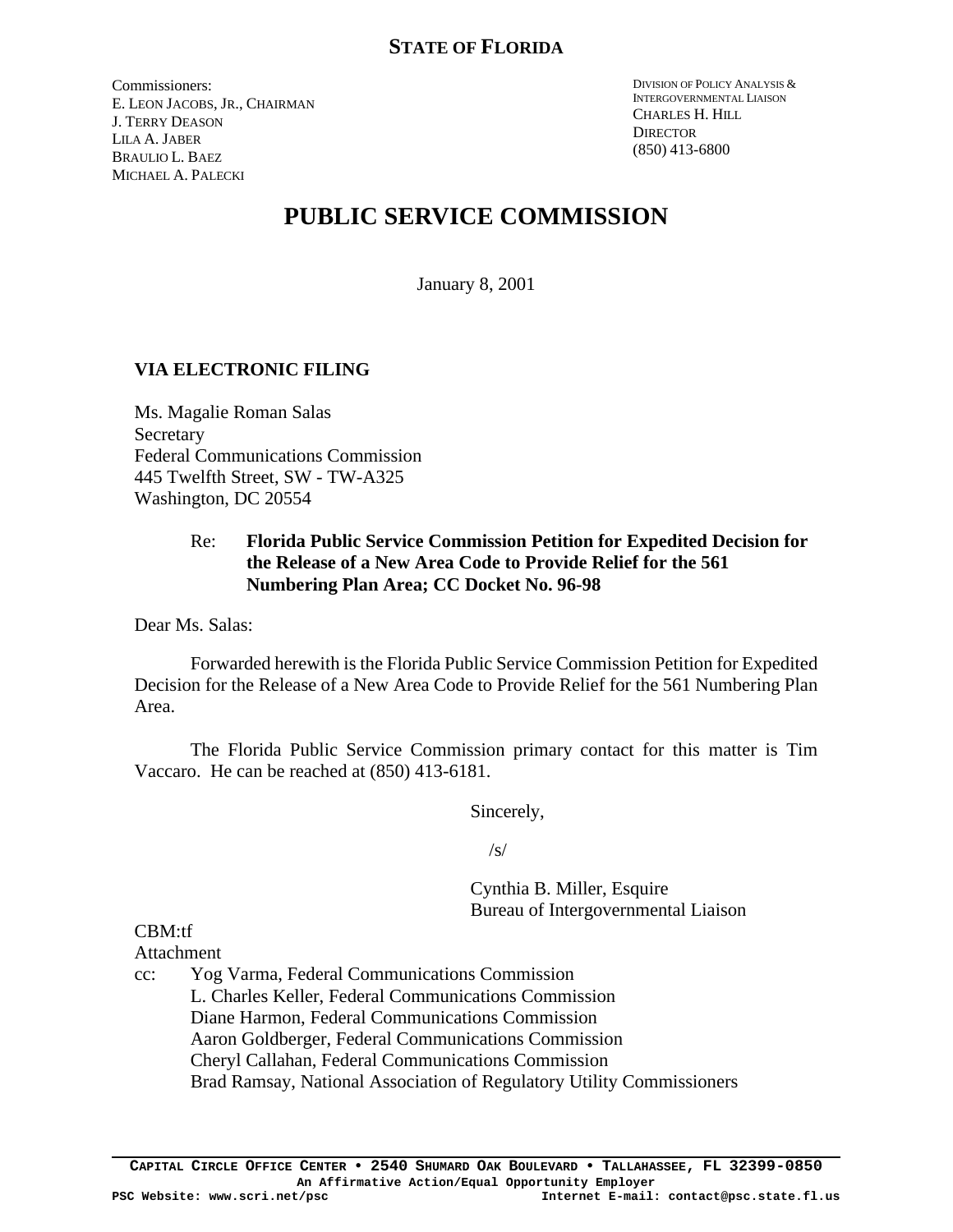#### **BEFORE THE FEDERAL COMMUNICATIONS COMMISSION WASHINGTON, D.C. 20554**

| In the Matter of                    |  |                     |  |
|-------------------------------------|--|---------------------|--|
|                                     |  |                     |  |
| Implementation of the Local         |  |                     |  |
| Competition Provisions in the       |  | CC Docket No. 96-98 |  |
| Telecommunications Act of 1996      |  |                     |  |
|                                     |  |                     |  |
| Florida Public Service Commission   |  |                     |  |
| Petition for Expedited Decision     |  |                     |  |
| for the Release of a New Area Code) |  |                     |  |
| to Provide Relief for the           |  |                     |  |
| 561 Numbering Plan Area             |  |                     |  |
|                                     |  |                     |  |

### **FLORIDA PUBLIC SERVICE COMMISSION PETITION FOR EXPEDITED DECISION FOR THE RELEASE OF A NEW AREA CODE TO PROVIDE RELIEF FOR THE 561 NUMBERING PLAN AREA**

The Florida Public Service Commission (FPSC) hereby requests the Federal Communications Commission (FCC) to direct the North American Numbering Plan Administrator (NANPA or NeuStar) to release a new area code to provide relief for the 561 numbering plan area (NPA). On October 20, 2000, the FPSC in consolidated Dockets Nos. 990455-TL, 990456-TL, 990457-TL and 990517-TL, issued Order No. PSC-00-1937-PAA-TL, Final Order Approving Number Plan Relief for the 305/786 Area Code, the 561 Area Code, the 954 Area Code, and the 904 Area Code, Requiring Customer Survey for a Number Change, and Notice of Proposed Agency Action Order Implementing Rate Center Consolidation and Code Sharing in Certain Areas and Requiring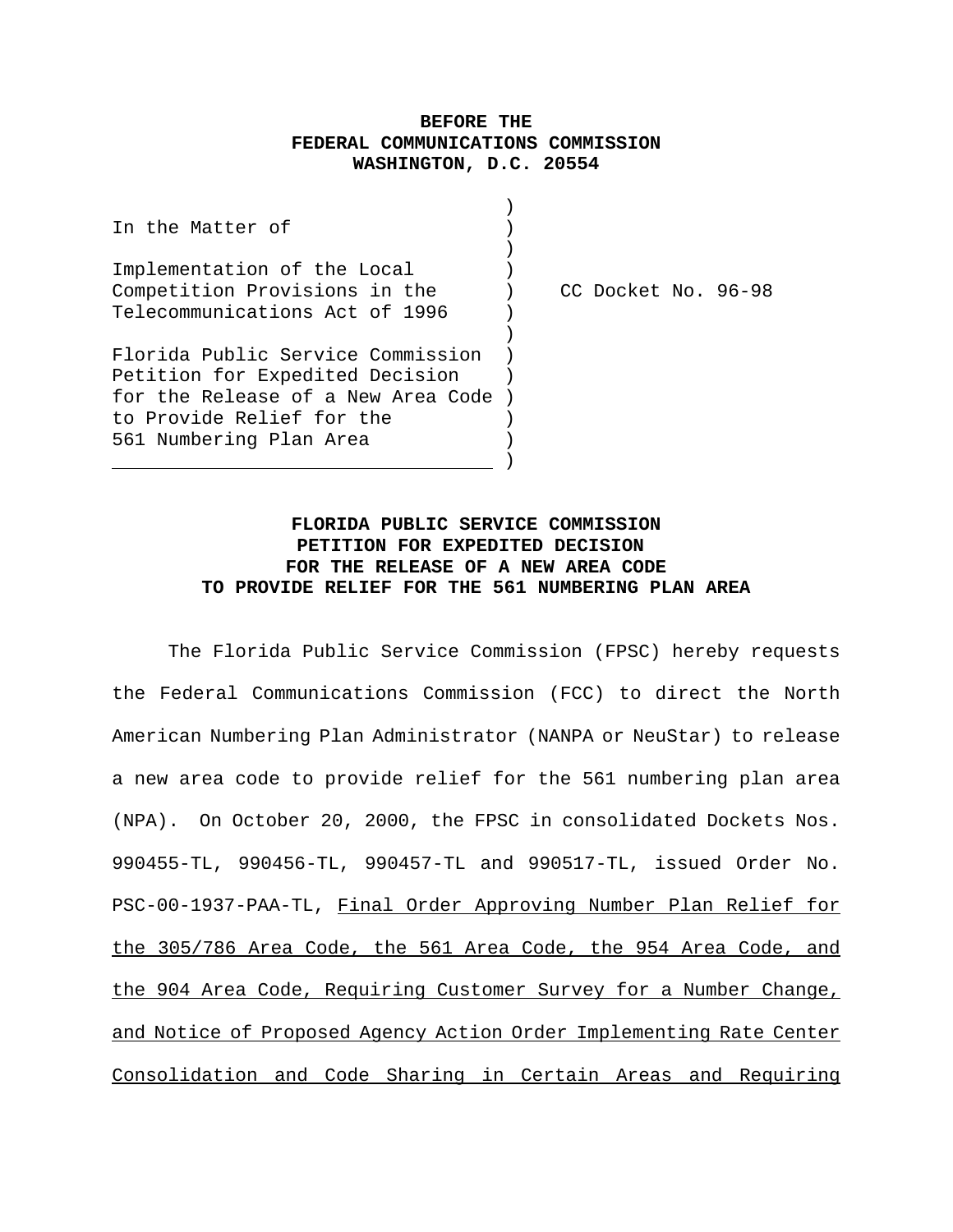Customer Survey for Cost Sharing. By that Order, the FPSC, in part, approved an area code relief plan for the 561 NPA, resulting in a geographic split. Pursuant to delegated authority under FCC Order 99-249, the FPSC also ordered the implementation of thousandblock number pooling for the Fort Pierce-Port St. Lucie metropolitan statistical area (MSA) in the 561 NPA, which extended 561 pooling trials approved by Order No. PSC-00-1046-PAA-TL, Notice of Proposed Agency Action Order Approving Offer of Settlement and Final Order Dismissing Protest and Making Final the Unprotested Portions of Order No. PSC-00-0543-PAA-TP, issued April 2, 2000, in Docket No. 981444-TP.

On November 13, 2000, consistent with the FPSC's Order, the Florida telecommunications industry, through the NANPA NPA Relief Planner, submitted to NeuStar an application for a relief NPA code for the 561 NPA. By letter dated November 28, 2000, NeuStar denied the request, based on its conclusion that the plan set forth in the FPSC's Order was inconsistent with NPA Assignment Guidelines.

The FPSC asks the FCC to support its delegated authority to approve numbering relief by granting the petition. The facts substantiating the FPSC's request are as follow:

(1) Pursuant to its delegated authority under 47 C.F.R. §§ 52.3 and .19, the FPSC initiated Docket No. 990456-TL to address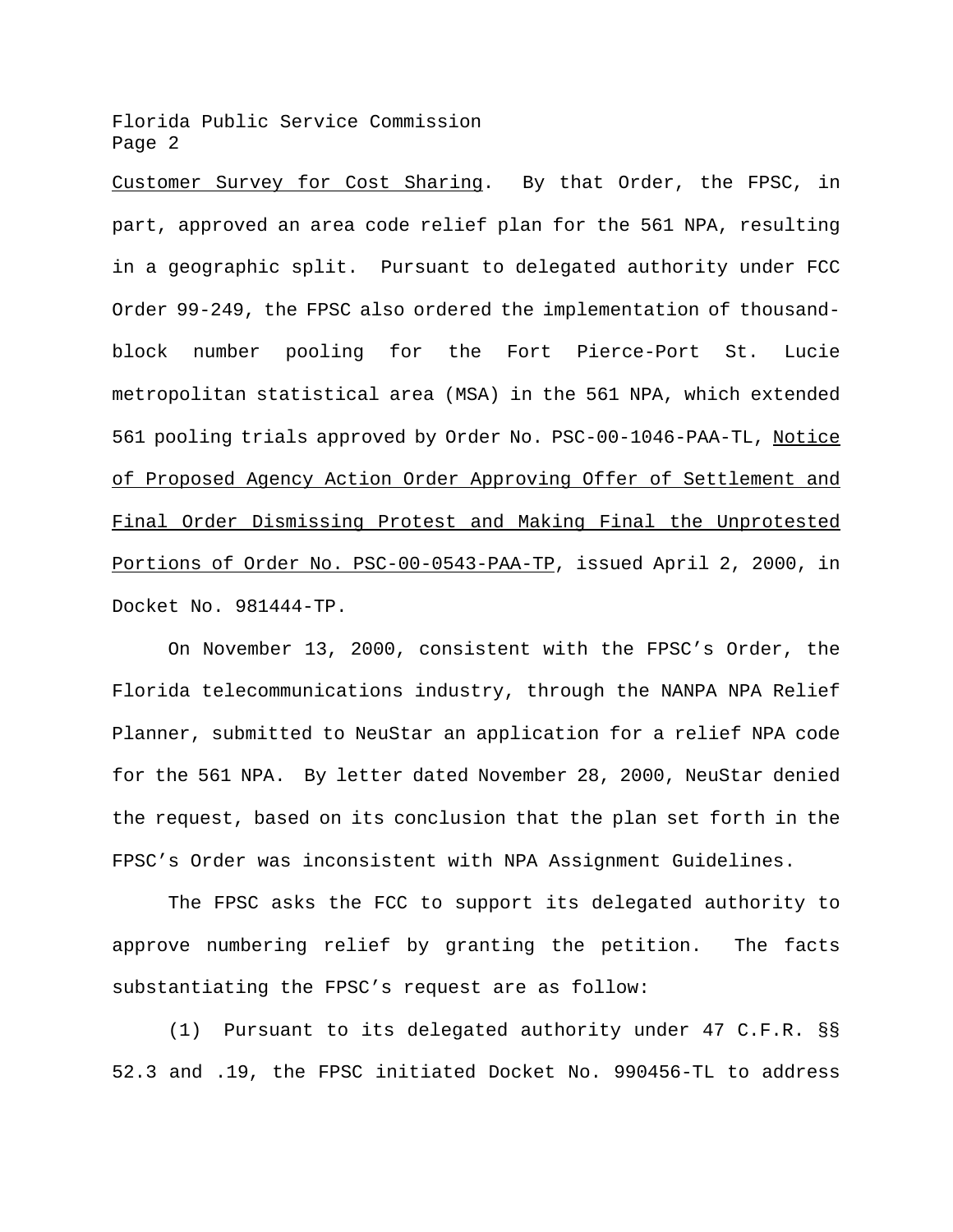relief for the 561 NPA. The PSC conducted two service hearings in the affected area and a technical hearing, in which it heard testimony from affected citizens, elected officials, industry and a representative of NeuStar. The FPSC held a Special Agenda Conference on September 29, 2000 to consider FPSC staff's recommendation on numbering relief. During the Special Agenda Conference, the FPSC also entertained additional comments from county and state officials.

(2) By Order No. PSC-00-1937-PAA-TL, issued October 20, 2000, the FPSC, in part, approved a relief plan for the 561 NPA which consists of a geographic split, creating two regions. The approximate exhaust periods were determined to be 24.6 years for Region A, and 3.1 years for Region B. The FPSC noted in its Order that these exhaust periods were contrary to Industry Numbering Committee (INC) Guidelines.  $\underline{Id}$ . at 28-29. The FPSC also noted, however, that NeuStar's witness testified that the exhaust projections may not be accurate. Id. at 28. The witness indicated on the record that the projection forecasting tools were subject to error. PSC Staff Recommendation in consolidated Dockets Nos. 990455-TL, 990456-TL, 990457-TL and 990517-TL (September 15, 2000) at 26. During the Special Agenda Conference, one FPSC Commissioner also noted that the FPSC's implementation of thousand-block pooling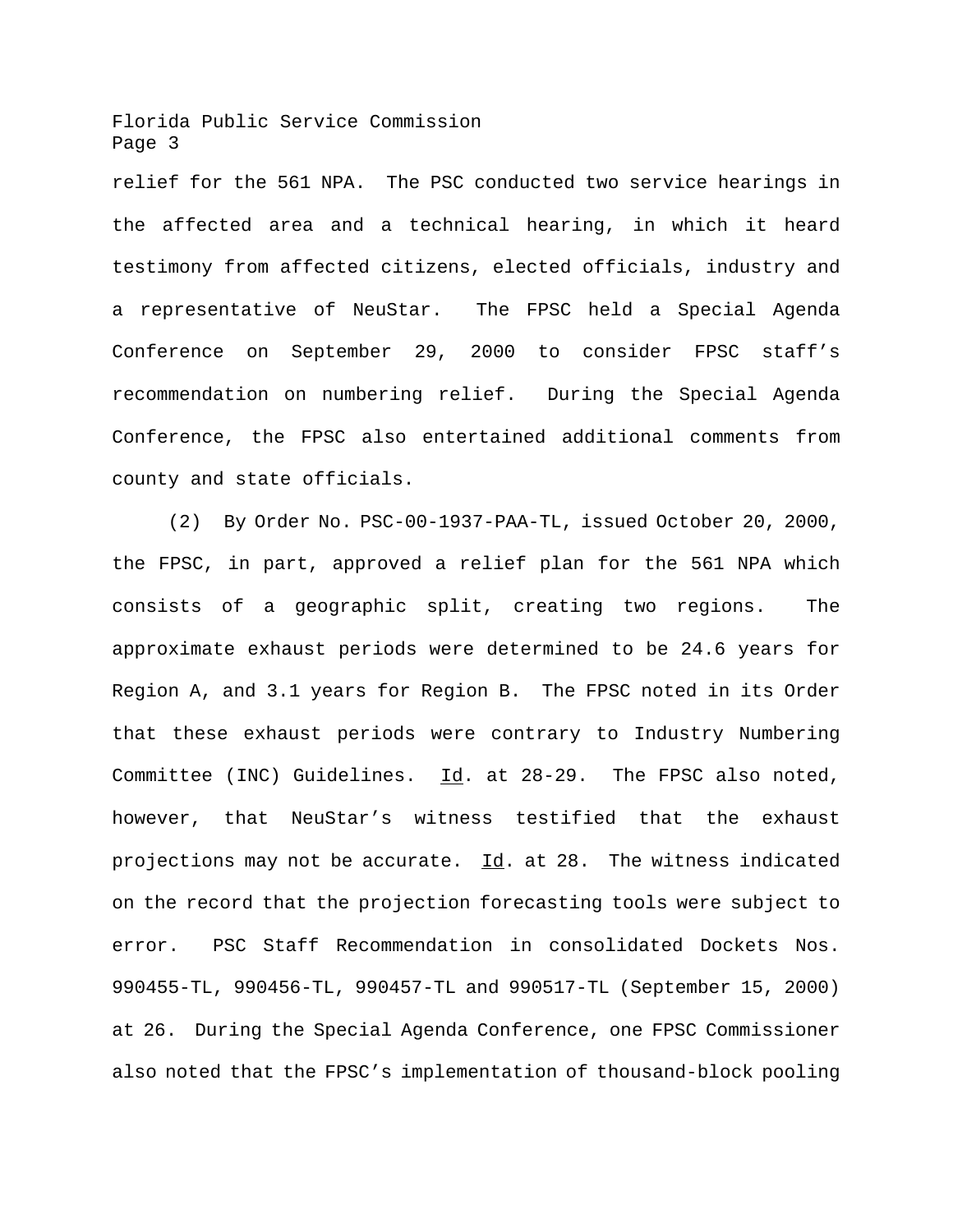might extend the exhaust periods beyond those forecasted for the approved plan.

(3) On November 13, 2000, consistent with the FPSC's Order, the Florida telecommunications industry, through the NANPA NPA Relief Planner, submitted to NeuStar an application for a relief NPA code for the 561 NPA. NeuStar denied the request. NeuStar stated that NPA Assignment Guidelines require that relief options cover a period of at least five years beyond the projected date of exhaust, and that the difference in NPA lifetimes of more than 15 years must be avoided.

(4) The FPSC's area code order pertaining to the relief of the 561 area code, however, is based on evidence received through customer service hearings, interrogatories to the industry, testimony provided by elected officials, industry members and by a representative of NeuStar. The FPSC determined that a geographic split provides the most appropriate relief for the 561 area code. The FPSC was particularly persuaded by the extensive customer testimony in favor of a geographic split, even with the knowledge of the possible exhaust dates.

(5) The FCC has authorized state commissions to resolve the implementation of new area codes, subject to the FCC's rules governing the administration of telephone numbers, recognizing that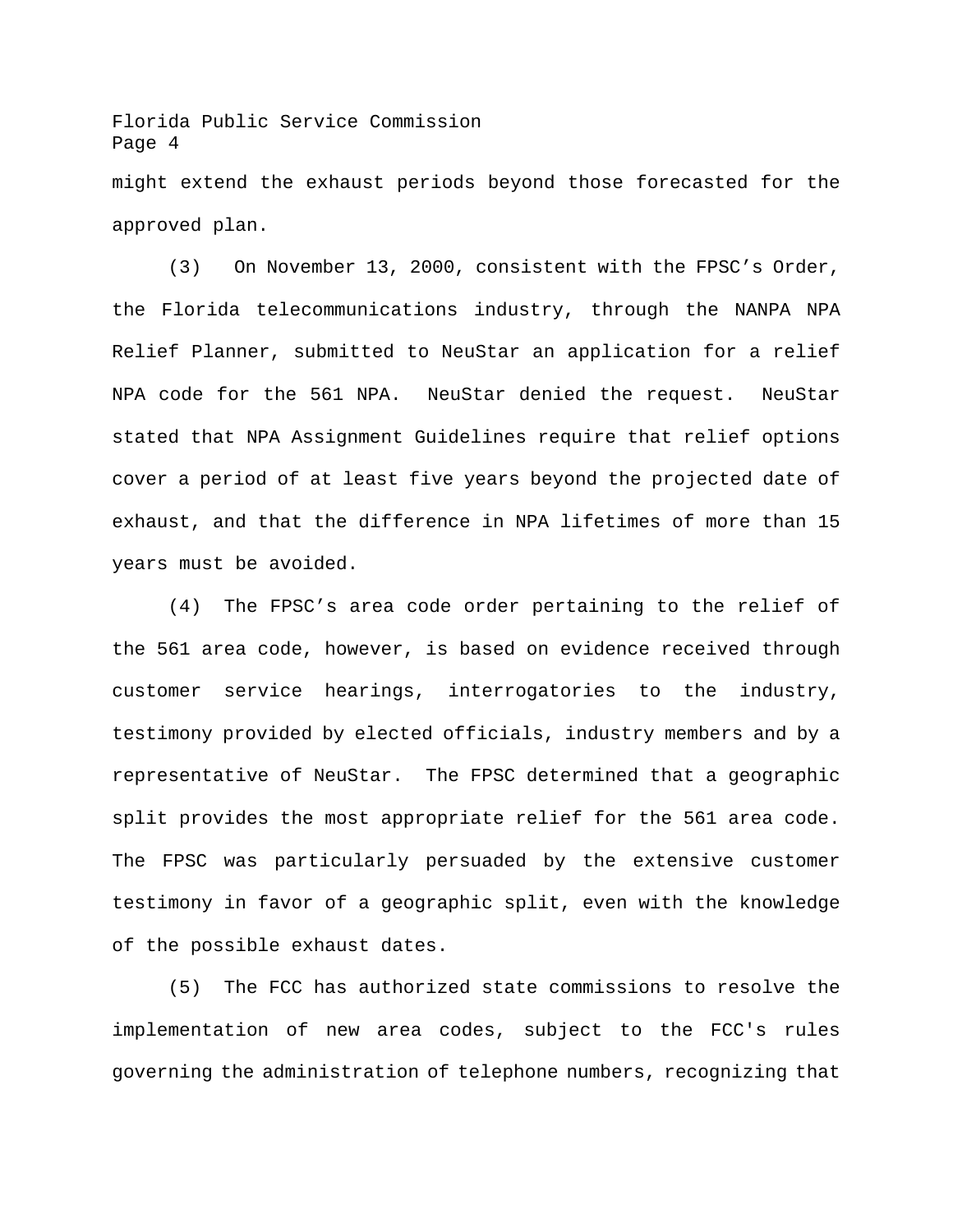"[s]tate commissions are uniquely positioned to understand local conditions and what effect new area codes will have on those conditions."<sup>1</sup> Unfortunately, the industry guidelines do not take into account customer input nor do they allow state commissions the flexibility to consider matters beyond those guidelines. On December 3, 1999, by Delegated Authority (DA) 99-2696, the FCC Common Carrier Bureau approved a similar request for relief filed by the State of New York Department of Public Service (NYDPS). The Common Carrier Bureau's decision was based, in part, on its conclusion that the NYDPS "area code relief plan was developed based on extensive input from industry and from consumers affected by the decision, which balanced a number of public interest goals." DA 99-2696 letter. Further, the FCC has indicated that it continues "to believe that state commissions are uniquely positioned to determine when, and in what form, to implement area code relief."<sup>2</sup> In fact the FCC has stated that it "must rely on

<sup>&</sup>lt;sup>1</sup> FCC 96-333, In the Matter of Implementation of the Local Competition Provisions of the Telecommunications Act of 1996; Interconnection Between Local Exchange Carriers and Commercial Mobile Radio Service Providers; Area Code Relief Plan for Dallas and Houston, Ordered by the Public Utility Commission of Texas; Administration of the North American Numbering Plan; Proposed 708 Relief Plan and 630 Numbering Plan Area Code by Ameritech-Illinois, CC Docket No. 96-98, et al., Second Report and Order and Memorandum Opinion and Order, (August 8, 1996), paragraph 272.

<sup>2</sup> FCC 00-429, In the Matter of Numbering Resource Optimization Petition for Declaratory Ruling and Request for Expedited Action on the July 15, 1997 Order of the Pennsylvania Public Utility Commission Regarding Area Codes 412, 610, 215, and 717, CC Dockets Nos. 96-98 and 99-200, Second Report and Order, Order on Reconsideration in CC Docket No. 96-98 and CC Docket No. 99-200, and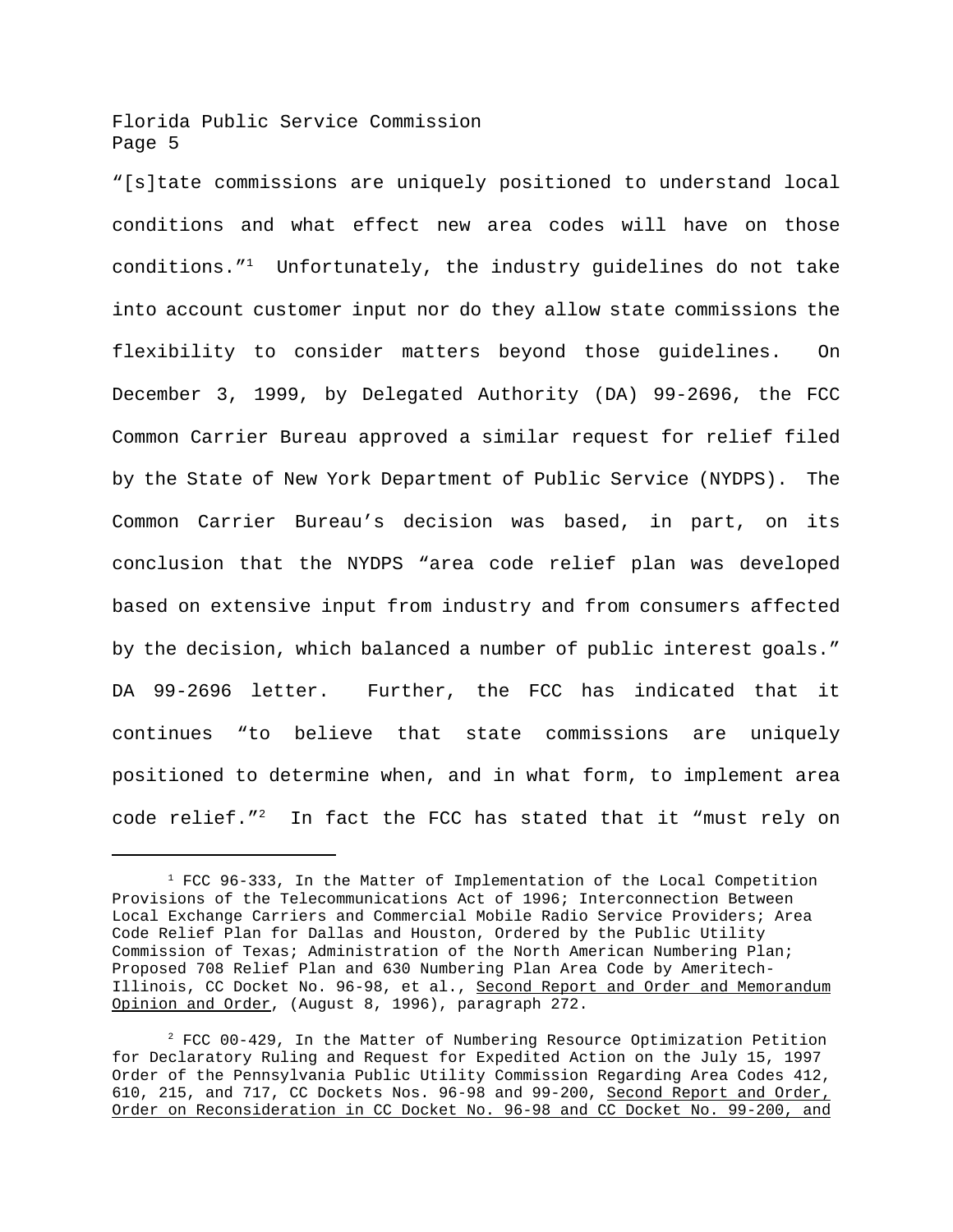state commissions to make area code relief decisions because of their unique position to ascertain and weigh the very local and granular information inherent in area code relief decision making."<sup>3</sup> As such, the FPSC believes that the FCC should give greater weight to the FPSC's evidentiary process in determining area code relief. Further, the FPSC's implementation of thousandblock pooling may extend the exhaust dates in the approved plan. Therefore, the FPSC requests that the FCC support its delegated authority to approve numbering relief and direct NANPA to release a new area code to provide relief for the 561 NPA as provided for by Order No. PSC-00-1937-PAA-TL.

(6) Expedited treatment of this petition is necessary in order to provide assurance to consumers that this important matter is being addressed in a timely manner.

#### **Conclusion**

In conclusion, the FPSC hereby requests the FCC to issue an expedited decision directing NANPA to release a new area code to provide relief for the 561 numbering plan area as provided for by Order No. PSC-00-1937-PAA-TL.

Second Further Notice of Proposed Rulemaking in CC Docket No. 99-200, (December 29, 2000), paragraph 57.

 $3$  Id., paragraph 59.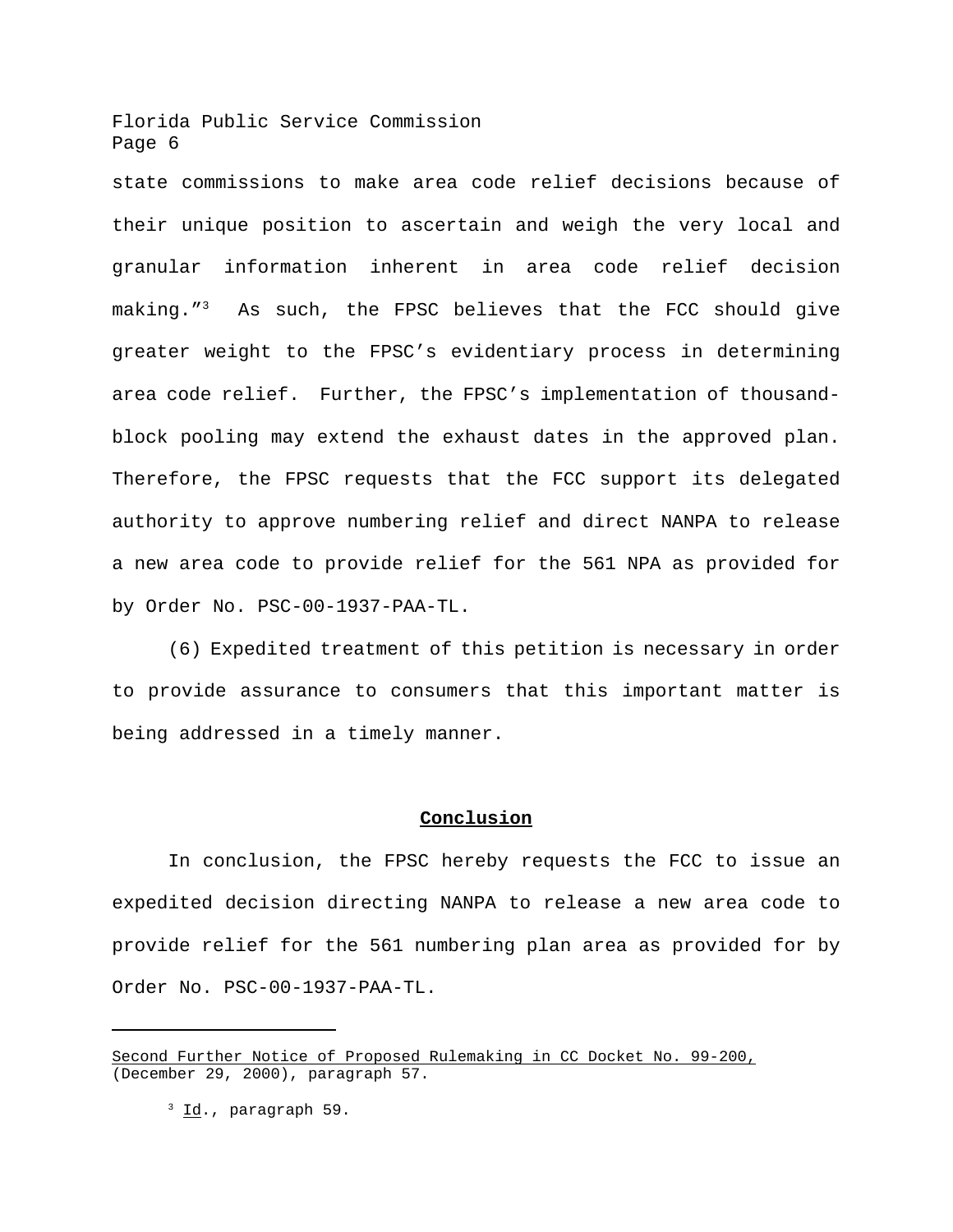Respectfully submitted,

/ s /

Cynthia B. Miller, Esquire Bureau of Intergovernmental Liaison

FLORIDA PUBLIC SERVICE COMMISSION 2540 Shumard Oak Boulevard Tallahassee, Florida 32399-0872 (850) 413-6082

DATED: January 8, 2001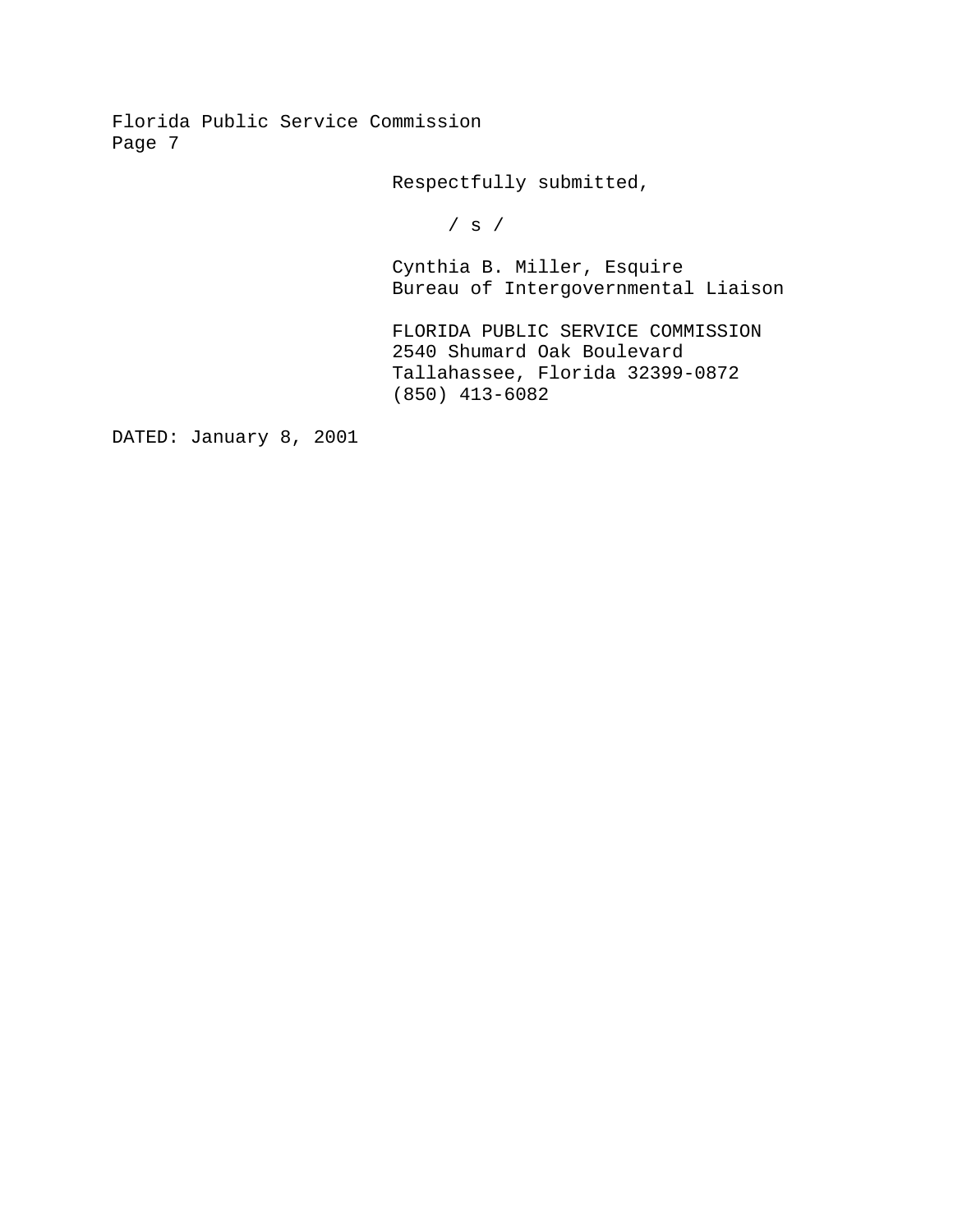### **Certificate of Service**

I HEREBY CERTIFY that a true and correct copy of the foregoing Comments of the Florida Public Service Commission will be furnished to the parties on the attached service list.

/s/

Cynthia B. Miller, Esq. Bureau of Intergovernmental Liaison

DATED: January 8, 2001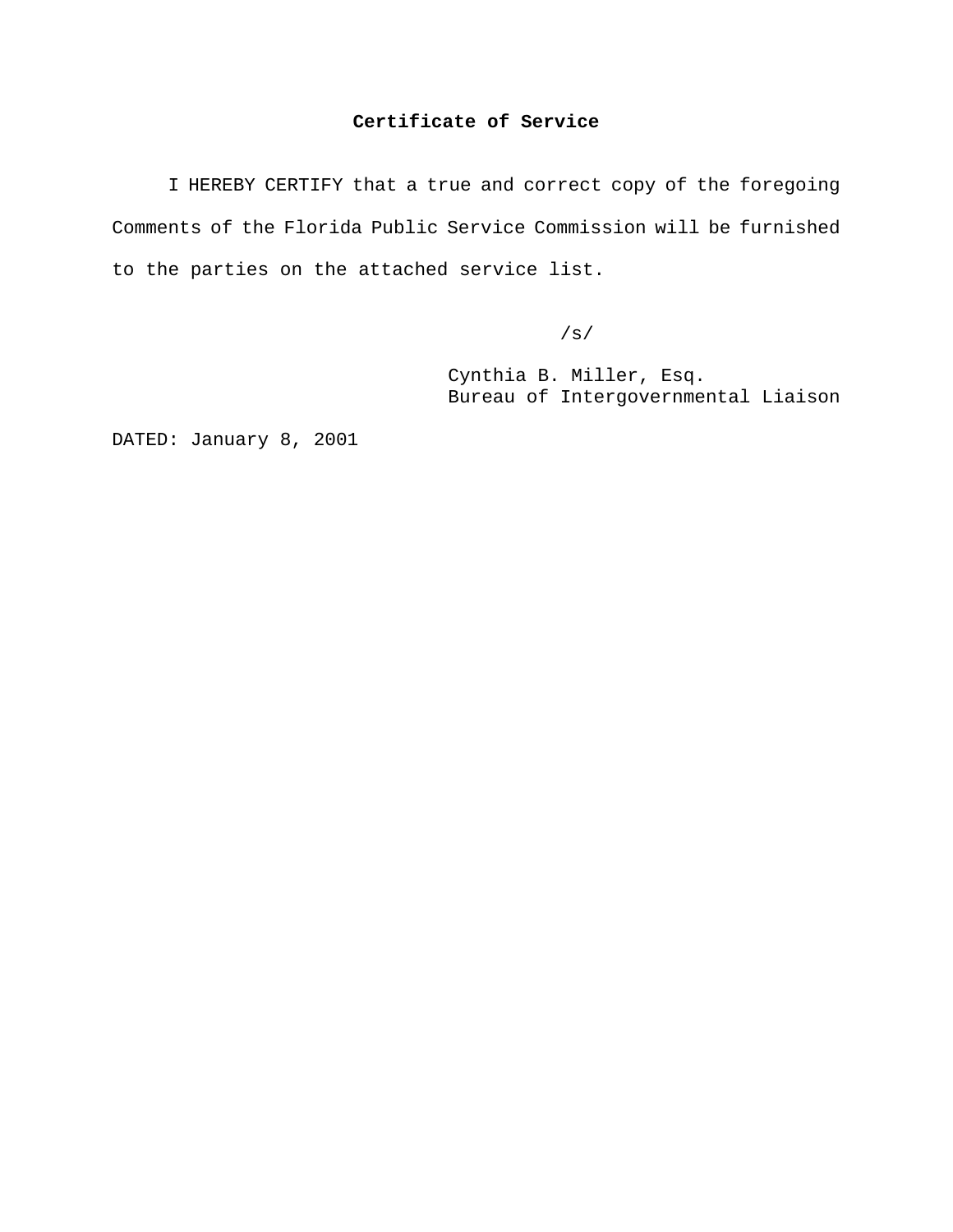Honorable William E. Kennard, Chairman Federal Communications Commission 445 Twelfth Street, S.W. Washington, D.C. 20554

The Honorable Susan Ness Commissioner Federal Communications Commission 445 Twelfth Street, S.W. Washington, D.C. 20554

The Honorable Gloria Tristani Commissioner Federal Communications Commission 445 Twelfth Street, S.W. Washington, D.C. 20554

L. Charles Keller Federal Communications Commission 445 12th Street, SW Washington, DC 20554

Aaron Goldberger Federal Communications Commission 445 12th Street, SW Washington, DC 20554

James Lanni Rhode Island Division of Public Utilities 100 Orange Street Providence, Rhode Island 02903

Charles F. Larken Vermont Department of Public Service 120 State Street Montpelier, Vermont 05602

Veronica A. Smith Deputy Chief Counsel Pennsylvania Public Utility Comm. Post Office Box 3265 Harrisburg, Pennsylvania 17105-3265

Telecommunications Report 1333 H Street, NW - 11th Floor West Tower Washington, DC 20005

Alabama Public Service Commission Post Office Box 304260 Montgomery, Alabama 36130-4260

Sandy Ibaugh Indiana Utility Regulatory Commission 901 State Office Building Indianapolis, Indiana 46204

Mary Street Iowa Utilities Board Lucas Building, 5th Floor Des Moines, Iowa 50316

The Honorable Harold Furchtgott-Roth Commissioner Federal Communications Commission 445 Twelfth Street, S.W. Washington, D.C. 20554

The Honorable Michael Powell Commissioner Federal Communications Commission 445 Twelfth Street, S.W. Washington, D.C. 20554

Yog Varma, Deputy Chief Common Carrier Bureau Federal Communications Commission 445 12th Street, SW Washington, DC 20554

Diane Harmon Federal Communications Commission 445 12th Street, SW Washington, DC 20554

Cheryl Callahan Federal Communications Commission 445 12th Street, SW Washington, DC 20554

Joel B. Shifman Maine Public Utility Commission State House Station 18 Augusta, Maine 04865

Keikki Leesment New Jersey Board of Public Utilities 2 Gateway Center Newark, New Jersey 07102

Marlene L. Johnson, Chairperson District of Columbia Public Service Commission 717 14th Street, NW Washington, DC 20005

Camille Stonehill State Telephone Regulation Report 1101 King Street, Suite 444 Alexandria, Virginia 22314

Richard Collier, Chief Counsel Tennessee Regulatory Authority 460 James Robertson Parkway Nashville, Tennessee 37243-0505

Ronald Choura Michigan Public Service Commission 6545 Mercantile Way Lansing, Michigan 48910

Gary Evenson Wisconsin Public Service Commission Post Office Box 7854 Madison, Wisconsin 53707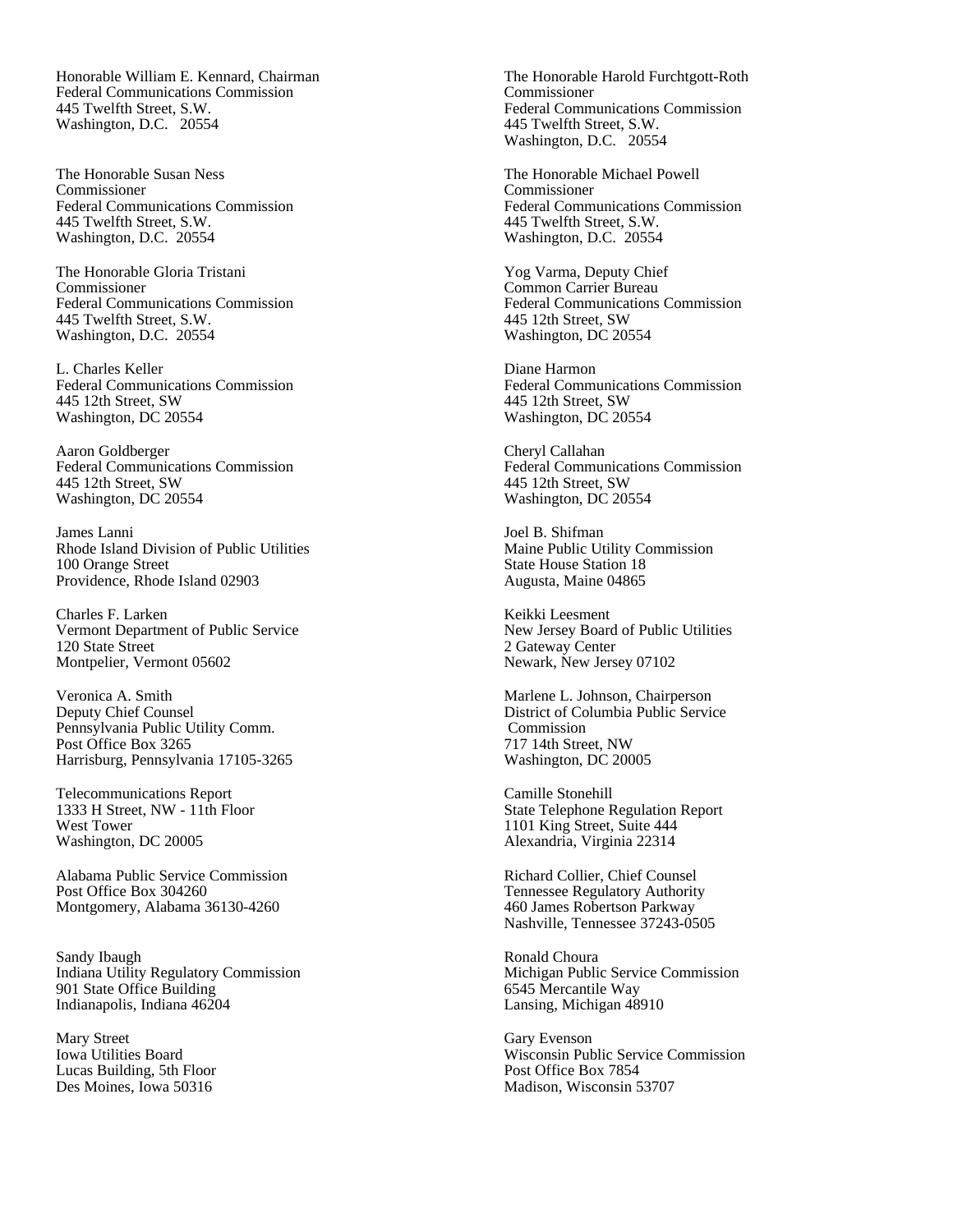Sam Loudenslager Arkansas Public Service Commission Post Office Box C-400 Little Rock, Arkansas 72203

Marsha H. Smith Idaho Public Utilities Commission Statehouse Boise, Idaho 83720

Mary Adu Public Utilities Commission State of California 505 Van Ness Avenue San Francisco, California 94102

Sarah A. Naumer Illinois Commerce Commission State of Illinois Building 160 N LaSalle - Suite C-800 Chicago, Illinois 60601

Robin McHugh Montana Public Service Commission Post Office Box 202601 Helena, Montana 59620-2601

Diane Munns Iowa Utilities Board 350 Maple Street Des Moines, Iowa 50319

Bill Allen Bell Atlantic Telephone Corporation 158 State Street Albany, New York 12207

Anna M. Gomez, Chief Network Services Division Federal Communications Commission 445 12th Street SW Washington, DC 20554

Alan Hasselwander, Chairman North American Numbering Council Frontier 4140 Clover Street Honeoye Falls, New York 1472-9323

Karlen J. Reed Commonwealth of Massachusetts Office of Consumer Affairs and Business Regulation 1 South Station, Suite 2 Boston, Massachusetts 02110-2212

William P. Hunt, III Regulatory Counsel Level 3 Communications, Inc. 1450 Infinite Drive Louisville, Colorado 80027

Maribeth D. Swapp Deputy General Counsel Oklahoma Corporation Commission 400 Jim Thorpe Building Oklahoma City, Oklahoma 73105

Edward Morrison Oregon Public Utilities Commission Labor and Industries Building, Room 330 Salem, Oregon 97310

Glenn Blackmon Washington Utilities and Transportation Commission Post Office Box 47250 Olympia, Washington 98504-7250

Ann Seha Assistant Attorney General Manager, Public Utilities Division 121 7th Place East, Suite 350 St. Paul, Minnesota 55101

Deonne Brunning Nebraska Public Service Commission l200 N Street Lincoln, Nebraska 68508

Glen F. Ivey, Chairman Maryland Public Service Commission 6 St. Paul Street 16th Floor Baltimore, Maryland 21202-6806

John M. Goodman Mary Liz Hepburn Bell Atlantic Telephone Corp. 1300 I Street, NW Washington, DC 20005

Helen M. Mickiewicz Senior Staff Attorney California Public Utilities Commission 505 Van Ness Avenue San Francisco, California 94102-3298

Ronald J. Binz, Co-Chair North American Numbering Council Competition Policy Institute 3773 Cherry Creek, North Drive, Suite 1050 Denver, Colorado 80209

Lawrence G. Malone General Counsel State of New York Department of Public Service Three Empire State Plaza Albany, New York 12223-1350

Richard M. Rindler James N. Moskowitz Swidler Berlin Shereff Friedman, LLP 3000 K Street, NW, Suite 300 Washington, DC 20007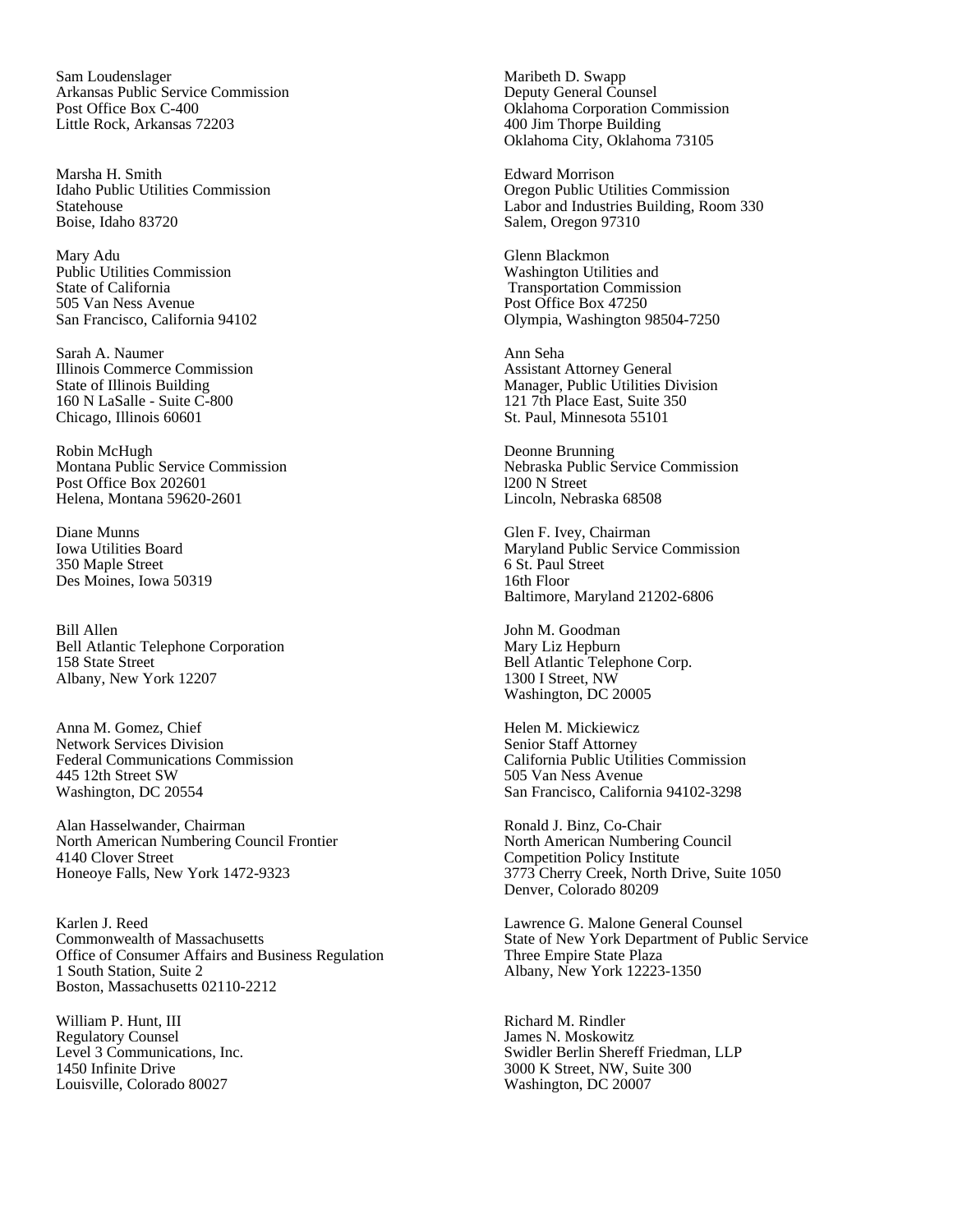Robert M. Lynch, Roger K. Toppins John S. di Bene SBC Communications, Inc. One Bell Plaza, Room 3022 Dallas, Texas 75202

M. Robert Sutherland Theodore R. Kingsley BellSouth Corporation 1155 Peachtree Street, NE Atlanta, Georgia 30309

Mark L. Evans, Sean A. Lev Kellogg, Huber, Hansen, Todd & Evans, PLLC 1301 K Street, NW Suite 1000 West Washington, DC 20005

Richard A. Muscat, Assistant Attorney General Consumer Protection Division Public Agency Representation Section Post Office Box 12548, Capitol Station Austin, Texas 78711-2548

Thomas E. Taylor, Christopher J. Wilson Cincinnati Bell Telephone Co. c/o Frost & Jacobs 201 E. Fifth Street Cincinnati, Ohio 45202

Robert M. Gurss Association of Public-Safety Communications Official International, Inc. 1666 K Street, NW, Suite 1100 Washington, DC 20006

James R. Hobson National Emergency Number Association c/o Donelan, Cleary, Wood & Maser 1100 New York Avenue, Suite 750 Washington, DC 20005-3934

Charles H. Helein America's Carriers Telecommunications Association c/o Helein & Associates, P.C. 8180 Greensboro Drive, Suite 700 McLean, Virginia 22102

Charles H. Hunter, Kevin S. DiLallo Telecommunicaions Resellers Association c/o Hunter & Mow, PC 1620 I Street, NW, Suite 701 Washington, DC 20006

Mark Stachiw Arch Communications Group Airtouch Paging 12221 Merit Drive, Suite 800 Dallas, Texas 75251

Michael Altschul, Randall S. Coleman Brenda K. Pennington Cellular Telecommunications Industry Association 1250 Connecticut Avenue, SW, Suite 200 Washington, DC 20036

Charles J. Beck, Deputy Public Counsel Office of the Public Counsel 111 West Madison Street 812 Claude Pepper Building Tallahassee, Florida 32399-1400

Jere W. Glover, Chief Counsel Office of Advocacy United States Small Business Administration 409 Third Street SW, Suite 7800 Washington, DC 20416

Kathryn Marie Krause, Dan L. Poole Jeffrey S. Bork US West, Inc. 1020 19th Street, Nwm Suite 700 Washington, DC 20036

David L. Kahn Bellatrix International 4055 Wilshire Boulevard Suite 415 Los Angeles, California 90010

L. Marie Guillory National Telephone Cooperative Association 4121 Wilson Boulevard, Tenth Floor Arlington, VA 22203-1801

Ann E. Henekener Assistant Attorney General Public Utilities Section 180 East Broad Street Columbus, Ohio 43266-0573

Maureen O. Helmer, General Counsel New York State Department of Public Service 3 Empire State Plaza Albany, New York 12223

Carl W. Northrop, E. Ashton Johnston Arch Communications Group Airtough Paging 1299 Pennsylvania Avenue, NW, 10th Floor Washington, DC 20004-2400

Ameritech 2000 W Ameritech Center Drive, Rm 4H86 Hoffman Estates, Illinois 60196-1025

Richard S. Whitt, Anne F. La Lena WORLDCOM, Inc. 1120 Connecticut Avenue, NW Suite 400 Washington, DC 20036

Peter Arth, Jr., Edward W. O'Neill Ellen S. Levine California Public Utilities Commission 505 Van Ness Avenue San Francisco, California 94102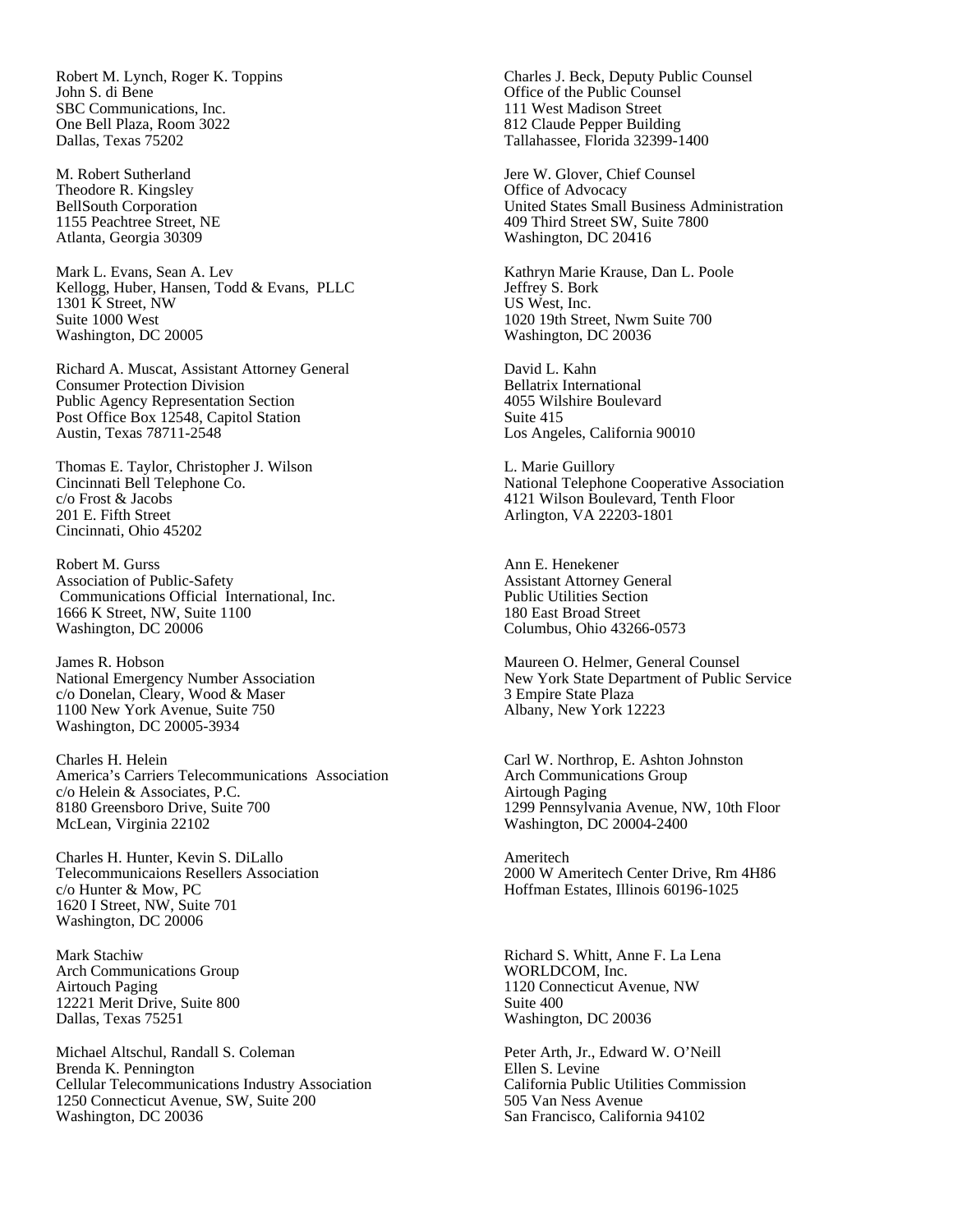Mary McDermott, Linda Kent United States Telephone Association 1401 H Street, NW Suite 600 Washington, DC 20005

Deborah Haraldson NYNEX Corporation 1095 Avenue of the Americas New York, New York 10036

John T. Scott, III Bell Atlantic NYNEX Mobile, Inc. c/o Crowell & Morning 1001 Pennsylvania Avenue, NW Washington, DC 20005-2595

Andrew D. Lipman, Mark Sievers MFS Communications Company, Inc. c/o Swidler & Berlin, Chartered 3000 K. Street, NW, Suite 300 Washington, DC 20007

Jeffrey S. Linder GTE Service Corporation c/o Wiley, Rein & Fielding 1776 K Street, NW, Suite 1100 Washington, DC 20006

Nancy C. Woolf Pacific Bell 140 New Montgomery Street, Room 1522A San Francisco, California 94105

Lisa M. Zaina, General Counsel OPASTCO 21 DuPont Circle, NW Suite 700 Washington, DC 20039

J. Manning Lee Vice President, Regulatory Affairs Teleport Communications Group, Inc. Two Teleport Drive, Suite 300 Staten Island, New York 10311

Robert C. Schoonmaker Vice President Teleport Communications Group, Inc. GVNW La Montana Way Colorado Springs, Colorado 80918

Richard A. Askoff National Exchange Carrier Association 100 South Jefferson Road Whippany, New Jersey 07981

Mark J. O'Connor Omnipoint & Marbury, LLP 1200 19th Street, NW Washington, DC 20036

Richard Nelson Marion County Board of County Commissioners 2631 SE Third Street Ocala, Florida 34471-9101

Alan J. Gardner, Jennifer A. Johns Jeffrey Sinsheimer, Jerry Yanowitz California Cable Television Assoc. 4341 Piedmont Avenue Oakland, California 94611

David J. Gudino, Gail Polivy GTE Service Corporation 1850 M Street, NW Suite 1200 Washington, DC 20036

Harold L. Stoller, Richard S. Wolters Special Assistants to the Attorney General Illinois Commerce Commission 527 East Capitol Avenue Springfield, Illinois 62792-9280

Jay C. Keithley Sprint Corporation 1850 M Street, NW, 11th Floor Washington, DC 20036-5807

Time Warner Comm. Holdings Inc. Three Lafayette Centre 1155 21st Street, NW Washington, DC 20036

Mark C. Roseblum, Roy E. Hoffinger Clifford K. Williams AT&T Corp. 295 North Maple Avenue, Room 3244J1 Basking Ridge, New Jersey 07920

Loretta J. Garcia Donald J. Elardo MCI Telecommunications Corp. 1801 Pennsylvania Avenue, NW Washington, DC 20006

Danny E. Adams, Steven A. Augustino The Competitive Telecommunications Association c/o Kelley Drye & Warren 1200 19th Street, NW, Suite 500 Washington, DC 20036

Robert Mitchell U.S. Intelco Networks, Inc. P. O. Box 2909 Olympia, Washington 98507

Paul Glist, John C. Dodge, Christopher W. Savage Jones Intercable c/o Cole, Raywid & Braverman 1919 Pennsylvania Avenue, NW, Suite 200 Washington, DC 20006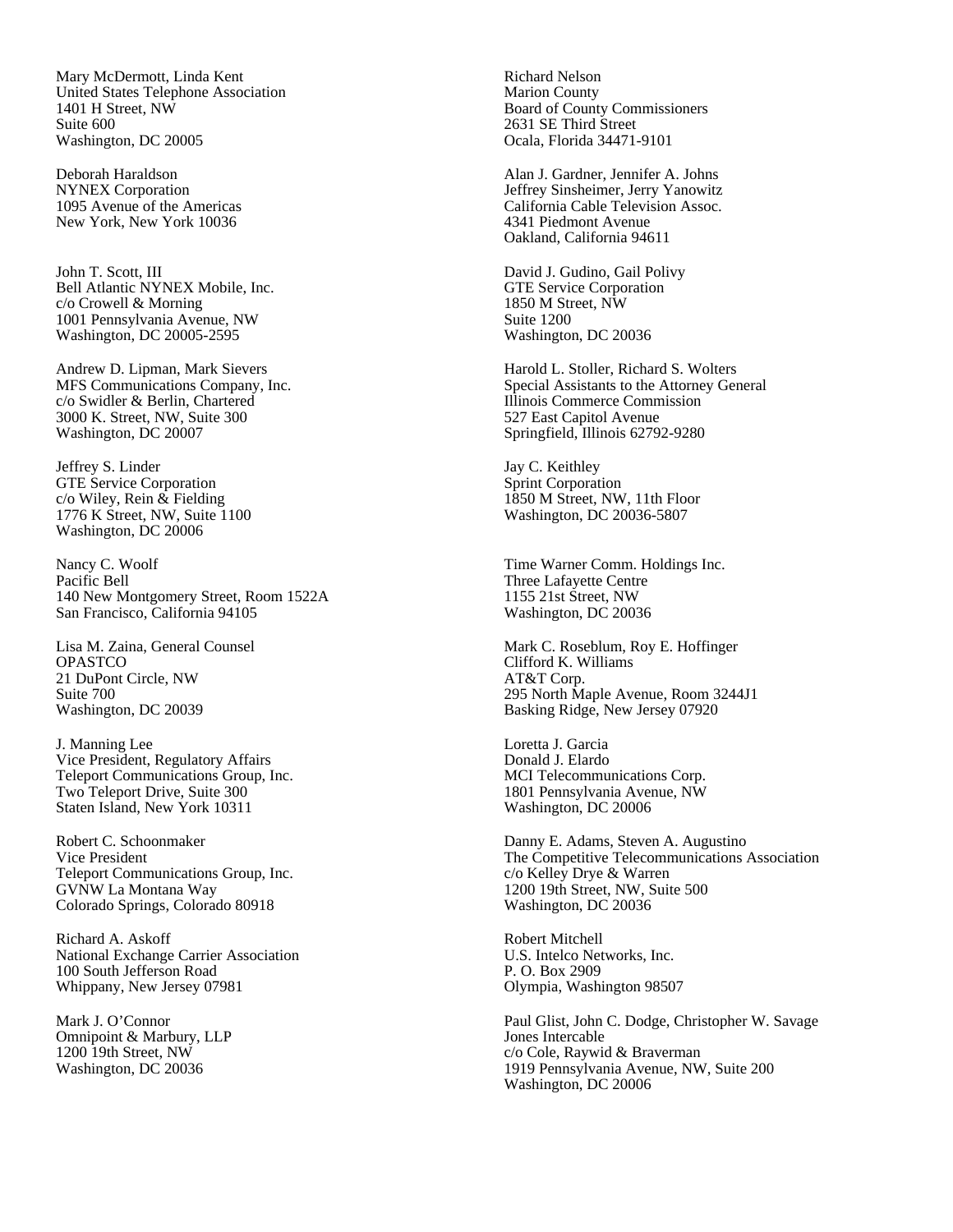Mary W. Marks Southwestern Bell Telephone Co. One Bell Center Room 3558 St. Louis, Missouri 63101

Virginia J. Taylor Richard A. Elbrecht California Department of Consumer Affairs 400 R Street, Suite 3090 Sacramento, California 96814-6200

Gene P. Belardi, Vice President MobileMedia Communications, Inc. 2101 Wilson Boulevard, Suite 935 Arlington, Virginia 22201

Daniel L. Brenner National Cable Television Assoc. 1724 Massachusetts Avenue, NW Washington, DC 20036

Richard M. Rindler, Morton J. Posner Russell M. Blau, Eric J. Branfman Swidler & Berlin, Chartered 3000 K Street NW, Suite 300 Washington, DC 20007

Donna M. Roberts MCI Telecommunications Corp. 1801 Pennsylvania Avenue, NW Washington, DC 20006

William R. Maurer Perkins Coie LLP One Bellevue Center, Suite 1800 411 - 108th Avenue, NE Bellevue, Washington 98004

Teresa Marrero Teleport Communications Group Two Teleport Drive, Suite 300 Staten Island, New York 10311

Halprin Temple Goodman & Maher 555 12th Street NW, #950 North Washington, DC 20004-1200

Richard S. Whitt Cristin L. Flynn WorldCom, Inc. 1801 Pennsylvania Avenue, NW Washington, DC 20006

Mr. Mark C. Roseblum Stephen C. Gravito AT&T Room 1131M1 295 North Maple Avenue Basking Ridge, NJ 07920

Jeffrey S. Linger Personal Communications Library Association c/o Wiley, Rein & Fielding 1776 K Street, NW Washington, DC 20006

Donna N. Lampert, Charon J. Harris California Cable Television Assoc. c/o Mintz, Levin, Cohn, Ferris, Glovsky & Popeo, P.C. 701 Pennsylvania Avenue, NW, Suite 900 Washington, DC 20004

Dave Baker Georgia Public Service Commission 244 Washington Street, SW Atlanta, Georgia 30334-5701

**NASUCA** j Pennsylvania Office of Consumer Advocate Philip F. McClelland 555 Walnut St. 5th Floor, Forum Place Harrisburg, PA 17101-1923

Richard McKenna GTE Service Corporation P. O. Box 152092 Irving, Texas 75015-2092

Karen Potkul NEXTLINK California L.L.C. 1924 Deere Avenue Santa Ana, California 72705

Sandra K. Williams Sprint Corporation P. O. Box 11315 Kansas City, Missouri 64112

John P. Fons J. Jeffry Wahlen Ausley & McMullen P. O. Box 391 Tallahassee, Florida 32302

Jonathan Askin, Esquire The Association for Local Telecom.Services 888 17th Street, NW - Suite 900 Washington, DC 20006

Brad E. Mutschelknaus Robert J. Aamoth Kelly Drye & Warren, LLP 1200 19th Street, NW - Fifth Floor Washington, DC 20036

David W. Carpenter David L. Lawson Sidley & Austin 1722 Eye Street, NW Washington, DC 20006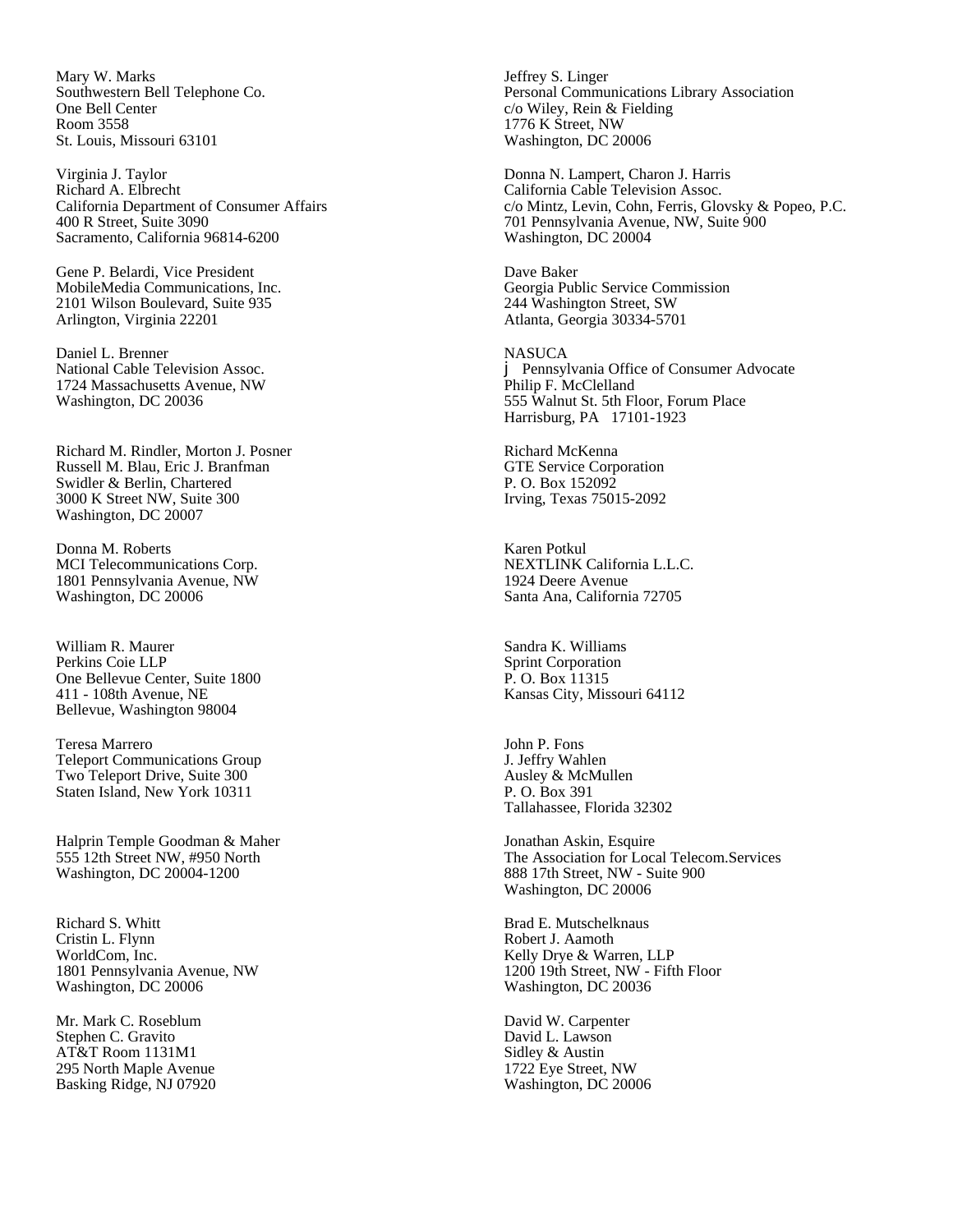Lee Schroeder Cablevision Lightpath, Inc. 1111 Stewart Avenue Bethpage, NY 11714-3581

Centennial Communications Corp. j Christopher W. Savage and Brenda J. Boykin Cole, Raywid & Braverman, LLP 1919 Pennsylvania Avenue, NW #200 Washington, DC 20006-3458

Richard M. Rindler Michael W. Fleming Swindler Berlin Shereff-Friedman, LLP 3000 K Street, NW - Suite 300 Washington, DC 20007-5116

George N. Barclay Michael J. Ettner General Services Administration 1800 F Street, NW - Room 4002 Washington, EC 20405

Susan Grant National Consumers League 1701 K Street, NW - Suite 1200 Washington, DC 20006

Richard A. Askoff National Exchange Carrier Association 80 South Jefferson Road Whippany, NJ 07981

Renee R. Crittendon Prism Communications Service, Inc. 1667 K Street NW - Suite 200 Washington, DC 20006

Gary L. Phillips Roger K. Toppins SBC Communications, Inc. 1401 Eye Street, NW - Suite 1100 Washington, DC 20005

John M. Goodman Verizon Telephone Companies 1300 1 Street, NW Washington, DC 20005

Philip F. McClelland, Joel H. Cheskis, Irwin A. Popwsky Office of Consumer Advocate 555 Walnut Street, 5th Floor - Forum Place Harrisburg, PA 17101-1923

David Cosson John Kuyendall Kraskin, Lesse & Cosson, LLP 2120 L. Street, NW - Suite 520 Washington, DC 20037

Cherie R. Kiser, Michael H. Pryor Mintz, Levin, Cohn, Ferris, Glovsky And Popeo, PC 701 Pennsylvania Avenue, NW - Suite 900 Washington, DC 20004-2608

M. Robert Sutherland Richard M. Sbaratta BellSouth Corporation 1155 Peachtree Street, NE, Suite 1800 Atlanta, GA 30309

Albert H. Kramer Jacob Farber Dickstein Shapiro Morin & Oshinsky, LLP 2101 L. Street, NW Washington, DC 20037

Paul G. Aforso, Esq. General Counsel Commonwealth of Massachusetts Department of Telecom. & Energy One South Station Boston, MA 02110

Dana K. Joyce Marc D. Poston Missouri Public Service Commission P. O. Box 360 Jefferson City, MO 65102

Patrick Donovan Robin L. Redfield Swidler Berlin Shereff Friedman, LLP 3000 K Street, NW - Suite 300 Washington, DC 20007

Robert B. McKenna Jeffry A. Brueggeman Qwest Communications 1020 19th Street, NW Washington, DC 20036

Stephen J. Davis Office of Policy Development Public Utility Commission of Texas P. O. Box 13326 Austin, TX 78711

John Cleven Tooker, President Western Telephone Integrated Communications, Inc. 303 East Jackson Street Medford, OR 97501

William T. Lake, Lynn R. Charytan Jonathan J. Frankel Wilmer, Cutler & Pickering 2445 M Street, NW Washington, DC 20037

Leon M. Kestenbaum Jay Keithley Sprint Corporation 401 9th Street, NW - Suite 400 Washington, DC 20004